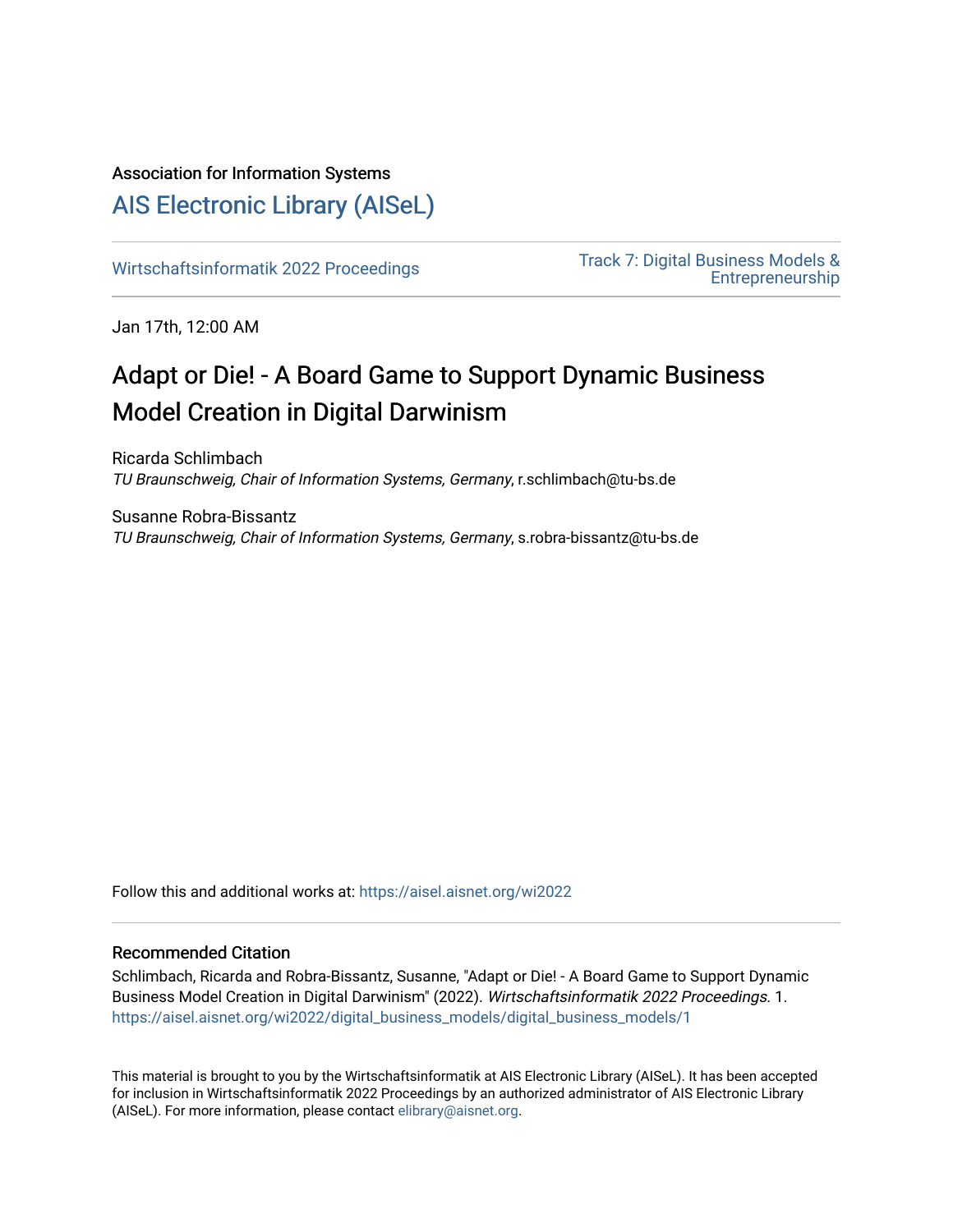# **Adapt or Die! - A Board Game to Support Dynamic Business Model Creation in Digital Darwinism**

Ricarda Schlimbach<sup>1</sup>, Susanne Robra-Bissantz<sup>1</sup>

<sup>1</sup> Technische Universität Braunschweig, Chair of Information Management, Braunschweig, Germany {r.schlimbach, s.robra-bissantz}@tu-braunschweig.de

**Abstract.** *Adapt or Die!* is an educational serious game developed to support the business model creation process in the era of Digital Darwinism by guiding players dynamically through the key building blocks of a digital business model while experiencing the need for adaption to the quickly changing environment. The artifact was developed with the design science research approach and gains from the positive effects of games to foster creativity, motivation and multifaceted thinking. The interaction and dynamic in the method itself better harmonize with the increasing market complexity. In parallel, the integrated educative content is adapted to specifics of digital business models. Future research includes the development and evaluation of a digitized version of the artifact.

**Keywords:** *Business Model Creation, Serious Game, Digital Darwinism, Game Design.*

# **1 Introduction**

The rapidly progressing digital transformation forces entrepreneurs worldwide to redesign their business models (BMs) in order to cope with the highly complex environment and innovative technologies to survive in the market [1]. A lack of adaptability to an increasingly digitized world often results in being outcompeted by better adapted companies – a selection process comparable to biological evolution, therefore known as "Digital Darwinism" [2]. The given name of the presented game *Adapt or Die!* is an allusion to that evolutionary perspective on BM innovation [3]. The game-based design approach achieves a strong fit to the dynamics of increasingly digitally transforming ecosystems by better harmonizing the external environmental complexity with the complexity of the method itself [4]. Furthermore, *Adapt or Die!* serves as an educative game with the aim to support entrepreneurship students, researchers or practitioners in the BM design process by developing a common understanding of the value creation in digital ecosystems and the specifics of digital BMs' building blocks, while underlining the relevance of flexibility and adaptation [5]. The game might open novel avenues of thinking by offering a more engaging and inspirational tool for the ideation process and fosters learning about digital BMs.

17th International Conference on Wirtschaftsinformatik, February 2022, Nürnberg, Germany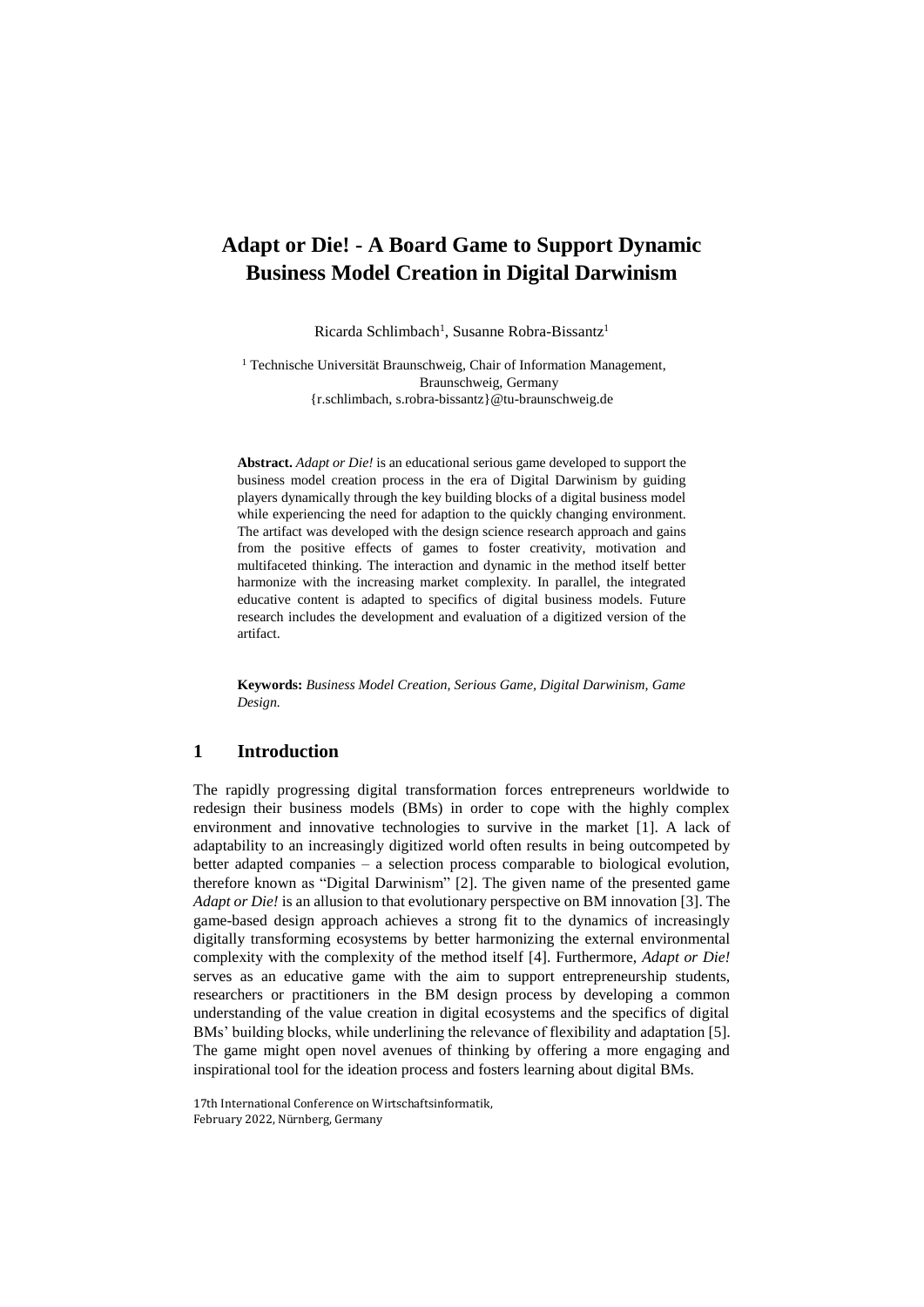# **2 Design of the Artifact**

#### **2.1 Design Science Research (DSR)**

DSR proposes clear guidelines for understanding, executing, and evaluating the research [6]. Its goal is to ensure that artifacts are designed based on business needs and requirements (*relevance*), while being built upon applicable knowledge from grounded theories, frameworks and methods (*rigor*). Artifacts emerge iteratively from a designoriented process. Given that perspective, the game arises from the study-derived business need for a dynamic instrument to help design BMs (*relevance*) that are more appropriate to the complexity and specific to digital ecosystems [5]. Principles of game design according to *Schell* [7] and *Salen & Zimmermann* [8] and the Digital Canvas' building blocks [9] provide the theoretical foundation (*rigor*). Several playtests with tissue testers [10] led to iterative evaluation and improvement of the artifact resulting in the prototype presented here, but show the need for further research as well – both aspects are explained in more detail in this research-in-progress article.

## **2.2 A Game-Based Approach**

A game can be described as a "problem-solving activity, approached with a playful attitude" [7]. Serious games have another superordinate purpose than entertaining their players, e.g., revealing insights [11] or like in this case, to support the BM design process. Serious games can have a variety of positive impacts on their players by endeavoring a stimulating atmosphere to solve problems. For instance, the players are more motivated and creative, they keep interest and concentration, they immerse deeply into the topic and thus develop a better output, they are stronger emotionally affected and act therefore more authentically [11, 12]. Moreover, games are characterized by surprise and interaction and thus the dynamic is better adapted to current environmental dynamics than static alternatives. So-called "*business games*" [13] are increasingly establishing themselves, as shown in the literature-based framework of Breuer et al. [14] or in more than 20 case studies, where at least parts of BMs are developed by making use of game mechanics [13, 15]. The basic game design categories *story*, *mechanics*, *aesthetics, technology* and *chance* must be smartly interlinked in order to create a stimulating game experience [7]. Although the interest in business games in the field of entrepreneurship is rising recently [14], holistic concepts in the form of serious games that design entire BMs while taking into account specifics and building blocks adapted to the digitally transforming environment, are hard to find.

#### **2.3 Game Requirements**

Interviews with founders and surveys with entrepreneurship students in previous research [5] led to these requirements for the game design: a modular but dynamic structure, an iterative approach to conceptualize the BM along digital-specific building blocks, encouraging creativity and interaction, linking the BM to the general conditions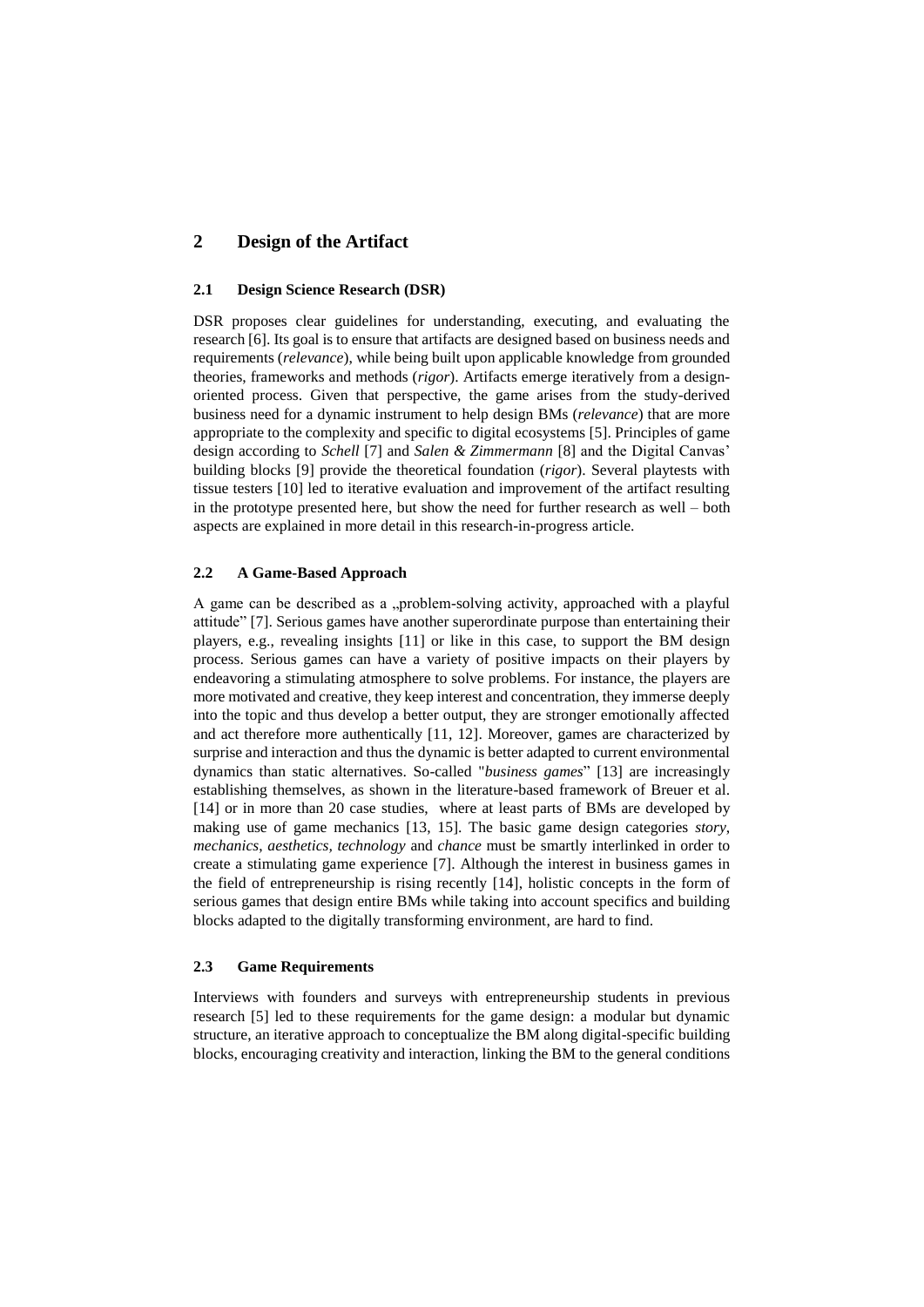of the target market and react to the threat of Digital Darwinism [2] with the focus on adaptability as a survival factor.

#### **2.4 Pattern-based Digital Business Models**

The prototype is based on the scientifically proven foundation (*rigor*) that innovation follows an evolutionary process by combining existing patterns in a novel way [16]. *Gassmann et al.* were able to show that a modular system consisting of 55+ BM patterns is sufficient to map almost all existing BMs and to generate innovative BMs from them as well [17]. These include, in particular, mostly data-driven shared value creation from a network of actors, the shift from a product-centric to a service-centric logic, increasing customer-centricity as a market expectation, and organizational adaptability to the transforming environment. Those aspects are integrated into the building blocks for the design of digital business models in the Digital Canvas [9].

## **3 Introducing the Prototype**

#### **3.1 Game Design**

The serious game *Adapt or Die!* teaches its players to design digital BMs and to keep in view different stakeholder perspectives and the relevance of adaptability in volatile environments. *Figure 1* shows the physical serious board game with its key play elements (action cards in the four categories quiz, creativity, external shocks and BM patterns, as well as stakeholder role cards and a canvas for digital BMs with its nine building blocks) – the game is planned to be fully digitized shortly.



**Figure 1.** Overview of the Game Elements of *Adapt or Die!*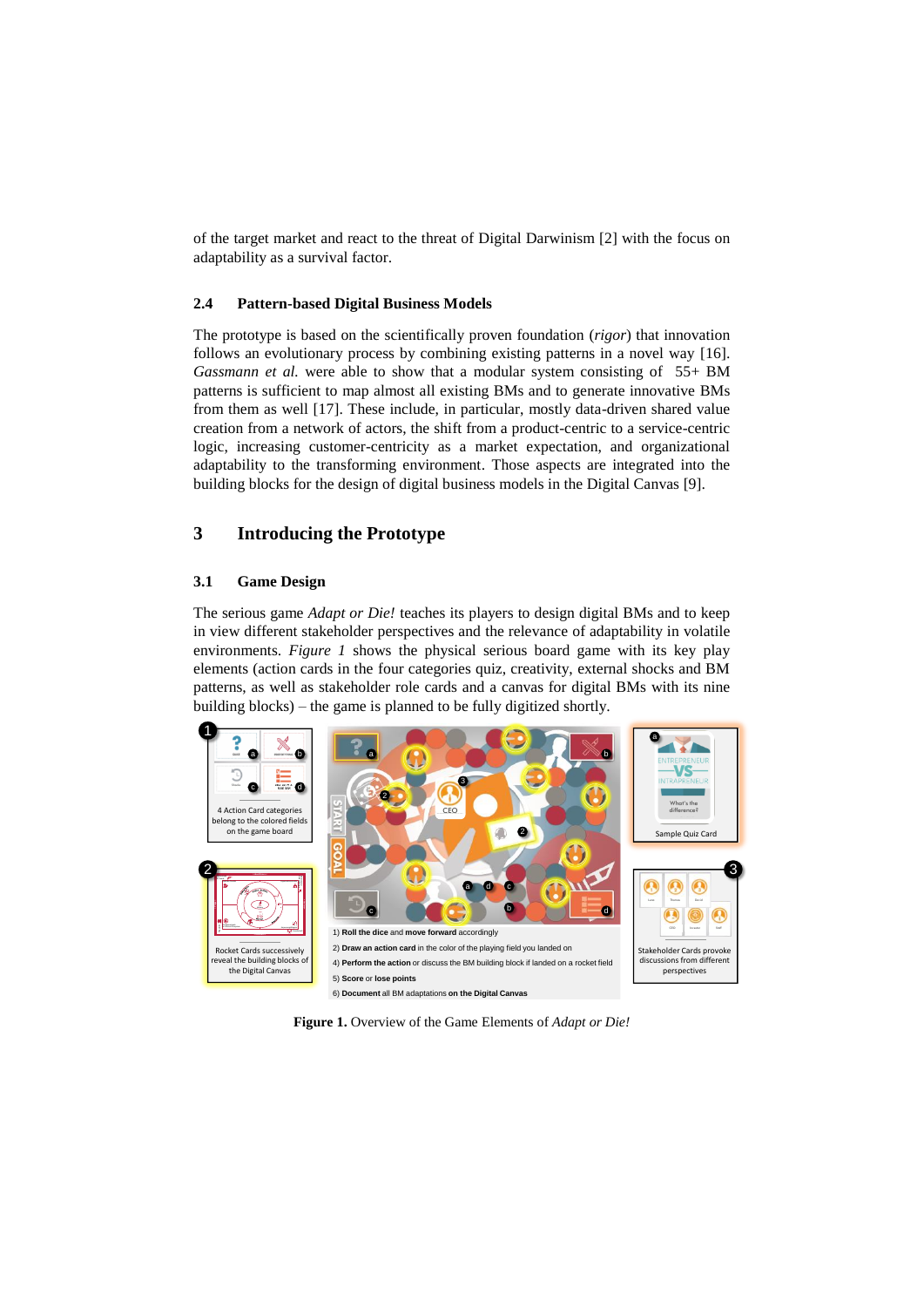The four basic game design categories *story* (Digital Darwinism attacks the BM), *mechanics* (chance; interaction; mix of board and cards), *aesthetics* (optic, haptic) and *technology* (physical but planned to be digitized) – have been elaborated based on sound game design principles [7, 8] to create a positive player experience and thus a stimulating game. The game experience has been constantly improved within the DSR Process based on 12 tissue testers' feedback from initial playtests [10]. To name some examples, several players valued the "inspiring learning atmosphere", internalized the evolutionary, pattern-based process of BM creation and praised the vivid interaction, but criticized the overly convoluted ruleset, the difficulty of the quiz questions, and too little guidance in creating content for the BM elements - whereupon these aspects were improved in further iterations.

#### **3.2 Game Play along the BM Building Blocks**

Players start the game with a shared, initial BM idea and assume a specific stakeholder role for the course of the game (e.g., employee, customer, competitor). They move around the game board by rolling a dice and successively work out the fundamental building blocks of their BM, which cover general conditions, customers' problems/needs and added value, required resources, data, hybridization of the service offering, organizational structure, revenue mechanics and adaptability of the BM [9]. Their systematic elaboration is supported by successively fed-in accompanying questions. Ideally, these are answered from different stakeholder perspectives, so that synergies and conflicts of interest can be identified more easily before being noted on the canvas. Unexpected events (e.g., a lockdown) on the grey cards require discussing possible reactions to changing conditions in the BM. The blue fields test and expand the players' factual knowledge of BMs (e.g., explaining network effects). The orange cards initiate the pattern-based innovation of BMs following the example of the *Business Model Navigator* [17] and extend this approach with additional evolutionary patterns (e.g., by transferring biological concepts like niching to an economical context). Creativity-promoting challenges (e.g., illustrating the company's mission) foster ingenuity within the design process. The player who first reaches the target field on the board will have worked out all the basic building blocks of the BM after proving its robustness along the challenges, so that (s)he wins the game.

# **4 Implications and Further Research**

#### **4.1 Significance to Research and Practice**

The emerging irritations in dynamic markets repeatedly require the adaptability of BMs. *Adapt or Die!* serves as a valuable stimulus to critically question the variability of the stakeholders` options for action in complexity. The game prototype represents an interactive method for students and practitioners to create digital BMs in a more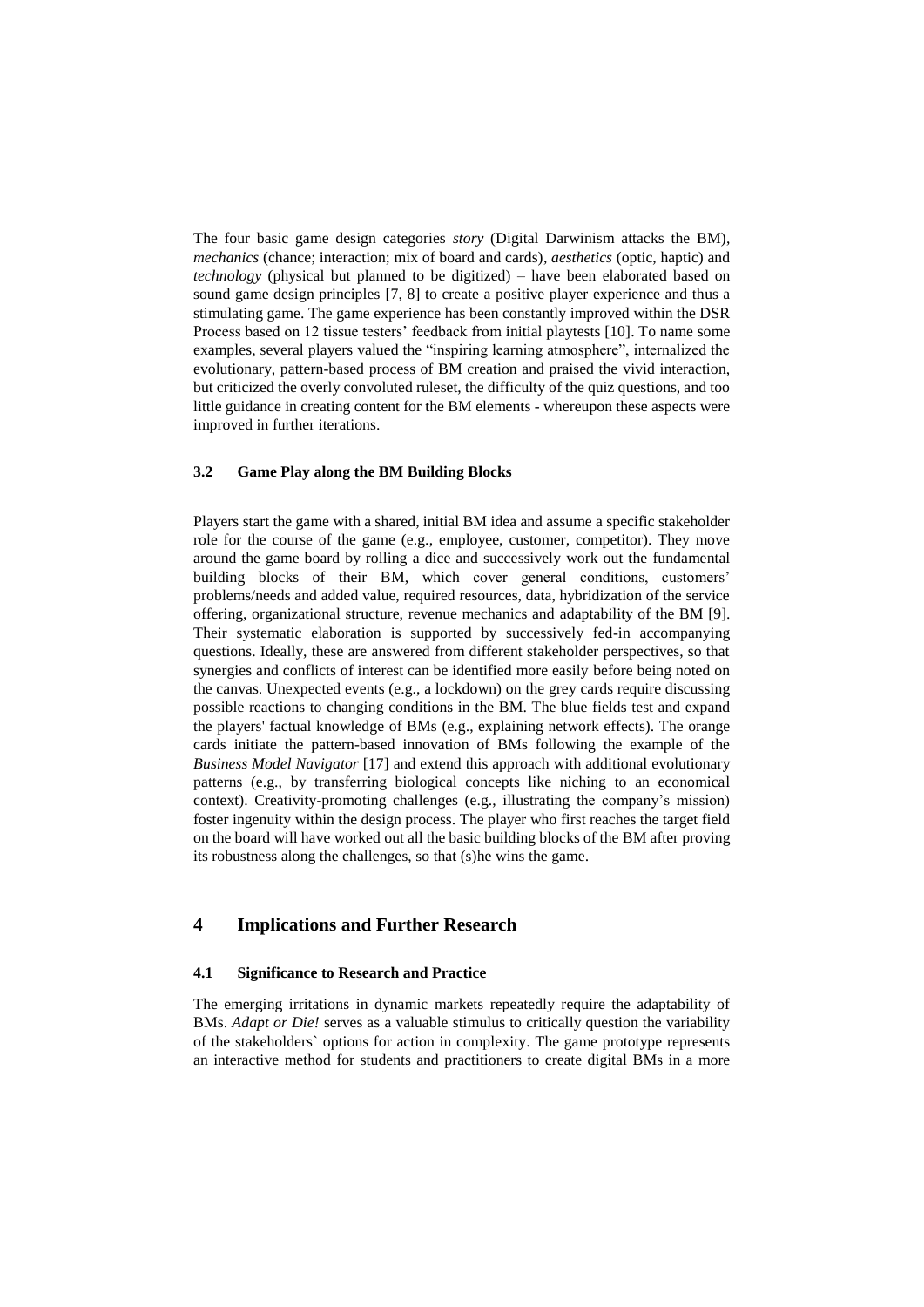dynamic way. It serves as an inspirational source for creativity and inspiration and might facilitate the learning process on BM design. However, it will not replace the challenging and time-consuming process of BM creation, adaptation and implementation in reality. Instead, the research goal is to support its players to better understand the complexity of digital BMs and to become more sensitive to a shifting external environment when playing the game. From the perspective of BM research, the game offers an unconventional approach for BM design, while contributing to entrepreneurship education. Reacting to the law of *Ashby* [4] it counters external complexity meaningfully by equally great internal complexity, since the game itself fosters dynamic interweaving and adaptability as key factors to survive in the era of Digital Darwinism.

#### **4.2 Future Research**

The next step will be to digitize the Serious Game. In the first place, it is planned to randomly display the action cards digitally in an app according to the diced color and successively enrich the database content. A Java application will initially track down the BM patterns of the BM dealt with in the game by asking questions deductively in order to then stimulate new ideas for adaptation by expanding, exchanging or combining further patterns. The building blocks of the digital canvas will be displayed digitally while building up a digital BM Canvas visualization in the Java-application step by step to then summarize the final concept. The planned digitization will result in a location-independent game and enables a larger group of participants to play at the same time. Digitization allows to scale cost-effectively and to flexibly exchange or expand the challenges in a modular database. Furthermore, it enables the improvement of the game experience, for instance through visual enrichment by means of explanatory videos, and will digitally store ideas developed in the game to discuss, share and ideate them further online.

Within the DSR framework, the digitized game concept will need iterative evaluation and improvement derived from the results of further playtests. In this respect, target group specific (students vs. entrepreneurs) experiments and in-depth interviews could be conducted to improve the usability, game experience and learning. Consequently, *Adapt or Die!* might become an impetus for generating ideas for innovative BMs, but does not replace the immense efforts for robust innovative BMs' design with successful market implementation, since the game environment remains just an incomplete abstraction, capturing only partial aspects of the increasingly complex business environment.

# **5 Acknowledgements**

We would like to thank the anonymous reviewers for their valuable comments and suggestions, which helped improve our contribution.